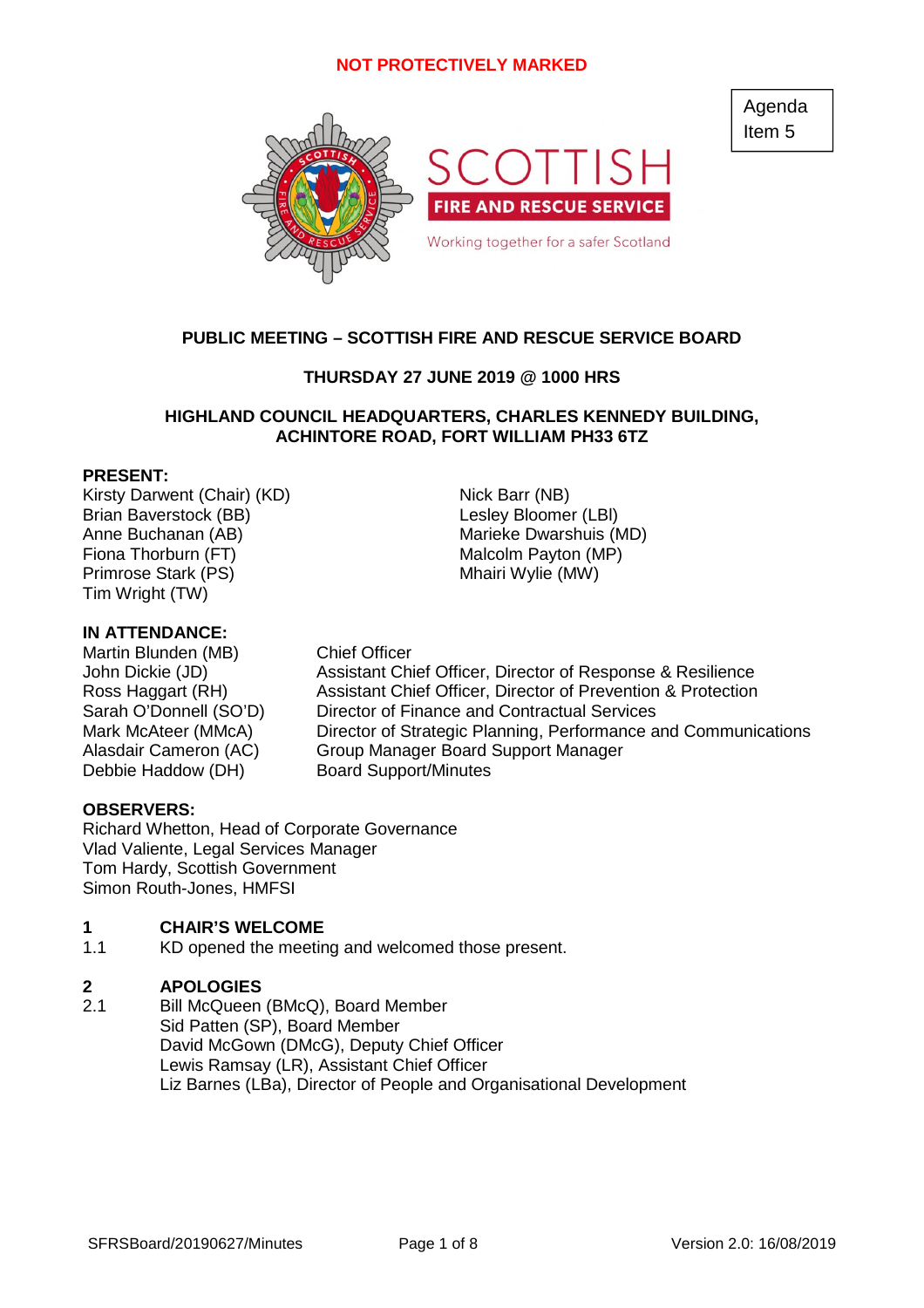#### **3 CONSIDERATION OF AND DECISION ON ANY ITEMS TO BE TAKEN IN PRIVATE**

- 3.1 The Board agreed that a verbal update would be provided on the ongoing Pay Terms and Conditions negotiations within the private session of the meeting.
- 3.2 No further private items were identified.

#### **4 DECLARATION OF INTERESTS**

4.1 None

#### **5 MINUTES OF PREVIOUS MEETING: 25 APRIL 2019**

5.1 The minutes were approved as an accurate record.

#### 5.2 **Matters Arising**

5.2.1 None

#### 5.3 5.3 **The minutes of the meetings held on 25 April 2019 were approved as a true record of the meeting.**

#### **6 ACTION LOG**

6.1 The Board considered the action log and noted the updates.

> **Item 16.2 Service Improvement Strategy (26/04/19) –** MMcA informed the Board that the Plan been submitted to the Corporate Assurance Board (CAB) and was now progressing into the implementation phase. It was agreed that this action would be closed off and an annual update would be brought back to the Board.

> **Item 8.3 Chair's Report (25/04/19) –** Typographical error was noted in reference to the date of the Reform Collaboration Group Meeting.

6.2 **Members noted the updated Action Log and approved the removal of completed actions.**

#### **7 DECISION LOG**

7.1 No matters arising.

#### 7.2 **Members noted the updated Decision Log.**

# **8 CHAIR'S REPORT**

- The Chair presented her report to the Board noting the events which had occurred since the Board meeting held on 25 April 2019. She highlighted the following:
	- Positive engagement/meetings with several Local Authorities.
	- Attended Health & Wellbeing Committee to present the Strategic Plan 2019-22.
	- Attended the opening of the Family Support Trust's new facility in Port Patrick.
	- Update on meetings relating to Pay Terms and Conditions with the Fire Brigade Union (FBU). A SFRS offer was presented to the Executive Council (EC) and Scottish Executive Council (SEC) for consideration. At the NJC meeting, Joint Secretaries, Simon Pannell and Matt Wrack, acknowledged the constructive discussions and that there was a recognition of the devolved nature of Scotland and the possible alternative set of arrangements for Scotland. As it stands both the EC and SEC have chosen however to reject the offer and were consulting with their members.
	- Along with the Chief, held a series of staff engagement events across Scotland which have been robust, challenging and constructive. Communications brief to be compiled with any emerging themes from these events. These themes included concerns of level of FBU's engagement/involvement in development of the new areas of practice, additional details of out of hospital emergency response, removal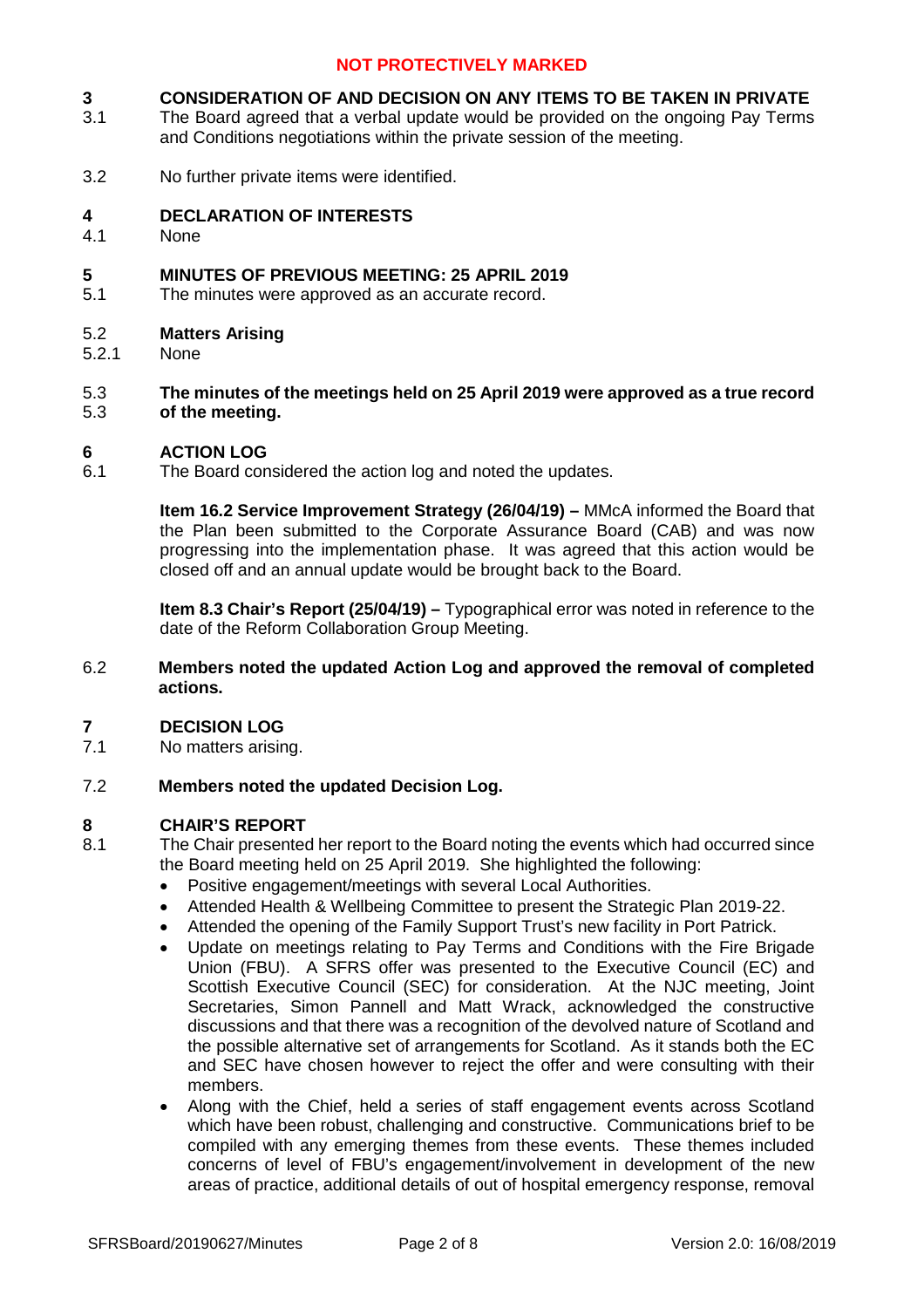of the Additional Responsibility Allowance (ARAs) and the Continual Professional Development (CPD) payment being sought.

#### 8.2 **The Board noted the report.**

### **9 CHIEF OFFICER'S REPORT**

9.1 The Chief Officer's report updated Members in regard to events which had occurred since the Board meeting held on 25 April 2019.

## 9.2 **The Board noted the report.**

### **10 SERVICE TRANSFORMATION UPDATE**

- 10.1 MMcA updated Members in regard to Service Transformation which had occurred since the Board meeting held on 25 April 2019, highlighting the following:
	- Area Manager (AM) Darren Riddell to take over the role of Programme Manager on 1 July 2019 from AM Ian McMeekin. Thanks for his hard work and efforts were extended to AM McMeekin.
	- Restructured governance arrangements Portfolio Board (previously SMT/POB) to hold monthly meetings.
	- Deputy Assistant Chief Officer John MacDonald was appointed as Executive Lead for the programme of projects and would be supported by AM Andy Girrity and Group Managers Mark Loynd and Mark Bryce.
	- Newly appointed analyst Damien Griffiths to take risk profiling at community level and help shape future projects.
	- Out of Hospital Cardiac Arrest planning phase has continued to enable timely implementation, if appropriate.
	- Visit from London Fire Brigade and London Ambulance Service to share their experience, information and procedures.
	- Arrangements for secondment from Scottish Ambulance Service to help develop clinical governance and training packages for OHCA was nearing completion.
	- Command and Control Mobilising System (CMMS) demonstration scheduled for Transformation and Major Projects Committee (TMPC) workshop in July 2019.
	- Safe and Well event held at Headquarters with national partners. The key themes were partnership working with health and social care partners, referral process, identifying risk indicators, roll out and implementation phase.
- 10.2 The opportunity for Board Members attendance at OHCA workshops or similar to understand governance arrangements was discussed. The Chair noted the potential overlap with TMPC and would give consideration to future opportunities/involvement for Board Members in major projects.

#### 10.3 **The Board noted the verbal update.**

### **11 COMMITTEE UPDATES**

#### 11.1 **Audit and Risk Assurance Committee (ARAC)**

- 11.1.1 BB reported that the Committee held a public meeting on 26 June 2019 and highlighted the following issues:
	- Focus on assurance reporting from Annual Internal Audit report, Annual HMFSI report, draft Audit and Risk Assurance report, Annual Governance Statement.
	- Committee's recommendation relating to the writing off outstanding debt (Board Agenda Item 14).
	- Spotlighted risk on Failure to Maintain Sufficient Investment in Asset Base. Key themes were backlog, financial terms, future implications, legal compliance and health and safety compliance.

#### 11.1.2 **The Board noted the verbal update.**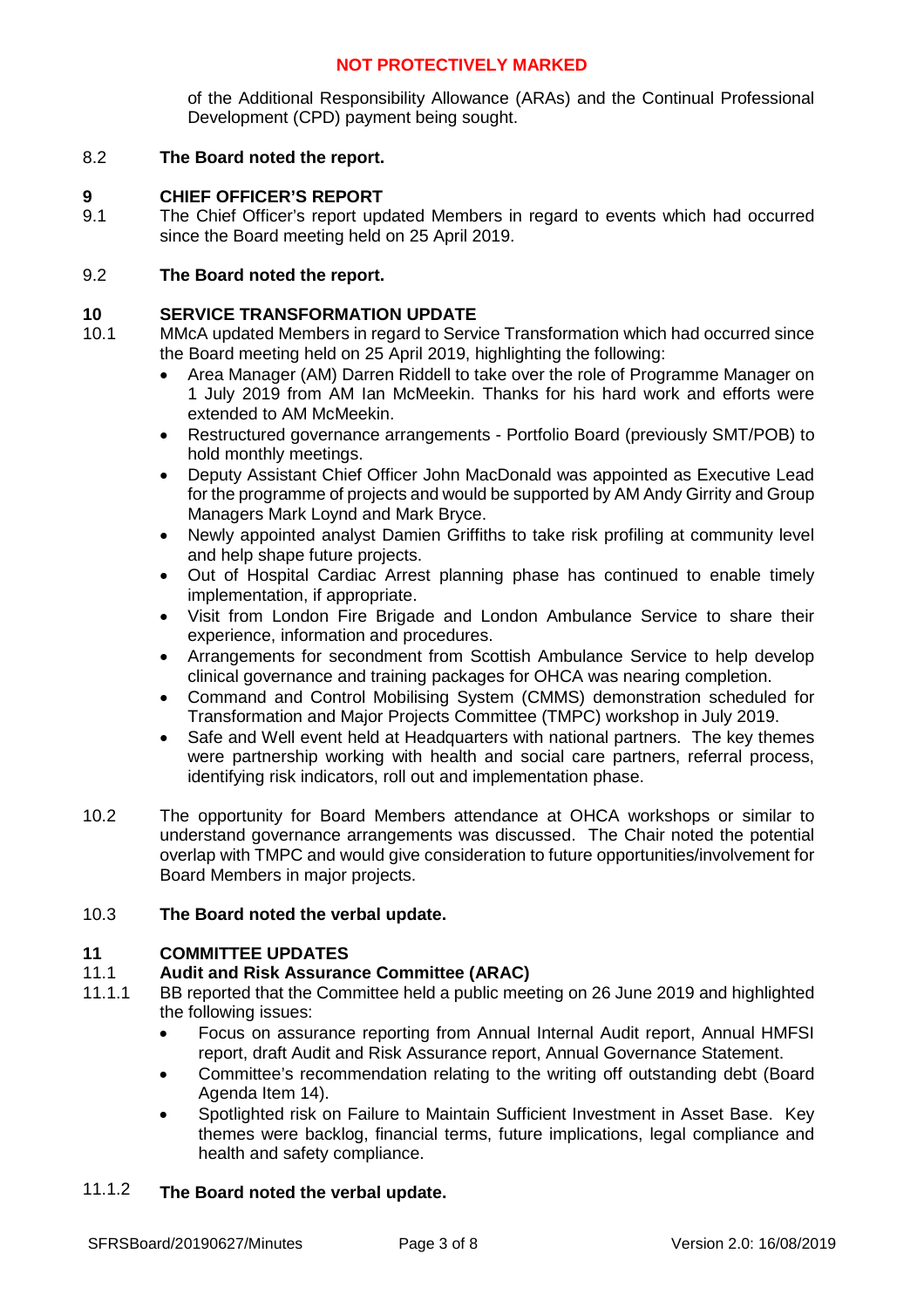#### 11.2 **Service Delivery Committee (SDC)**

- 11.2.1 NB reported that the Committee held a public meeting on 20 June 2019 and highlighted the following issues:
	- Newly formatted Service Delivery Update report focusing on key areas such as statutory requirements, AOP objectives and performance reporting.
	- Performance Improvement Forum updates on action plans.
	- Operational Learning spotlight on wildfire incidents.
	- Spotlighted risk on Failure to Effectively Enforce Safety Legislation.
	- Committee debrief to help improve performance.
	- Private informal meeting with St Johns Ambulance representative re providing Board of Trustees with assurance, clinical governance, etc.

#### 11.2.2 **The Board noted the verbal update.**

#### 11.3 **Staff Governance Committee (SGC)**

- 11.3.1 PS reported that the Committee held a public meeting on 6 June 2019 and highlighted the following issues:
	- Wholetime firefighter campaign and positive action events which have resulted in a significant increase in female applicants.
	- Successful report on the Leadership Development Programme.
	- Focus on Health and Safety Improvement Plans noting the responsibility of line managers to progress with the support from POD Directorate.
	- Ongoing development of Performance report.
	- Value Added Statement 2018/19.

#### 11.3.2 **The Board noted the verbal update.**

#### 11.4 **Transformation and Major Projects Committee (TMPC)**

- 11.4.1 MD reported that the Committee held a public meeting on 9 May 2019 and referred the Board to the attached draft minutes. The following key issues were highlighted:
	- New reporting format across the 3 programmes.
	- Service Transformation portfolio and risk issues. Committee requested an overview of the anticipated training requirements from DACO Paul Stewart at the next meeting.
	- Implications and update on McDonald Road project.
	- Implications of new PVG project, dossier to be developed.
	- Legacy project New Watch Duty System closing report was not accepted and will be resubmitted.
	- Communication and Engagement Plan to be developed for the next meeting.
	- Committee formally thanked AM Ian McMeekin for his hard work.
- 11.4.2 The Board commented and acknowledged the cross cutting issues with training. MB had taken over responsibility for the TED Review and had reviewed the recommendations made. Meetings had taken place to progress and deliver quick fix options and further meetings would be held to provide specific direction on how to progress further. Concerns were noted on which forum would be scrutinising this area. The Chair noted that this had been highlighted across multiple forums and consideration would be taken whether it would be appropriate to be discussed at the Integrated Governance Committee or brought back to the Board.

**ACTION: KD**

#### 11.4.3 **The Board noted the verbal update.**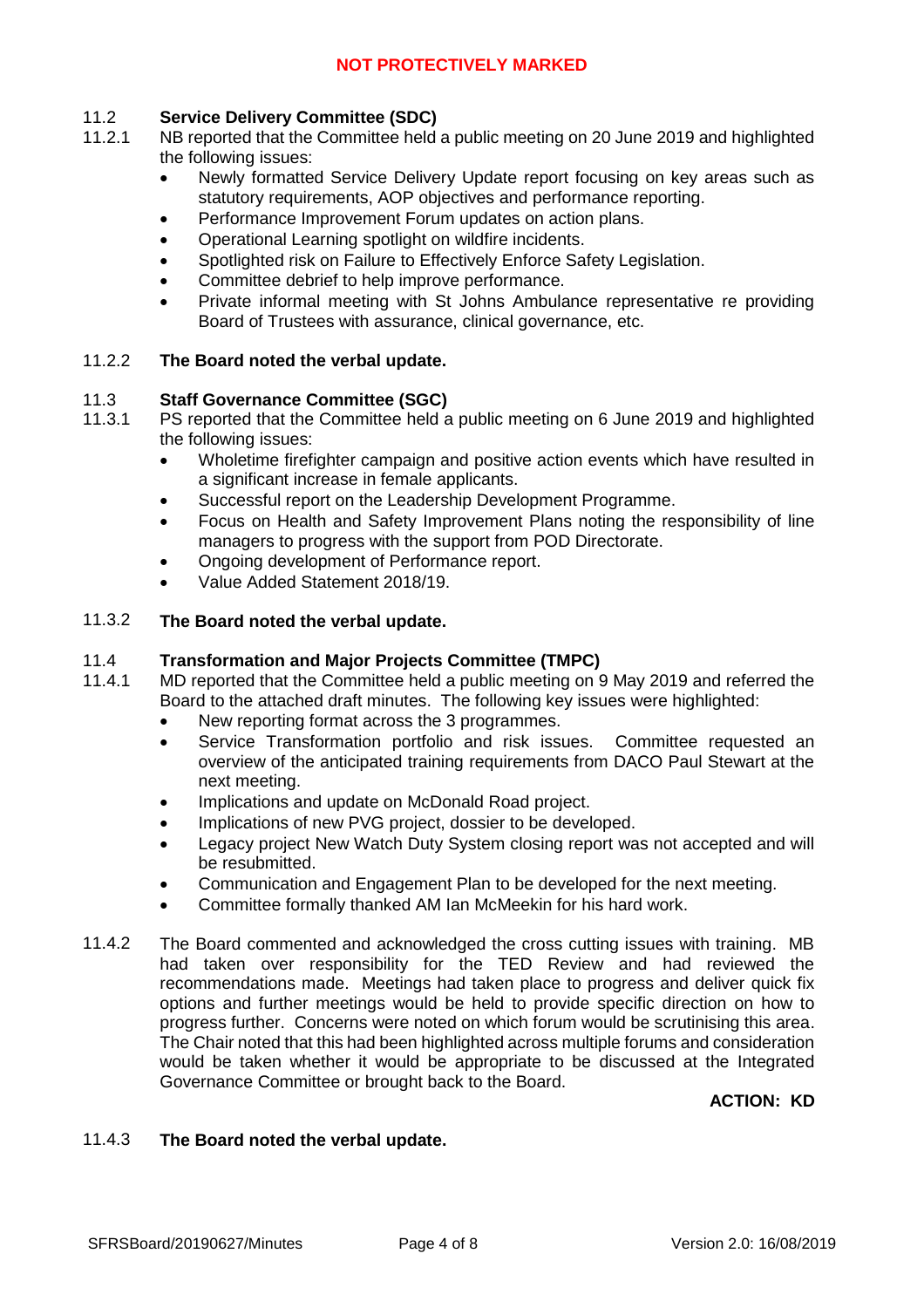#### 11.5 **Integrated Governance Committee (IGC)**

- 11.5.1 KD reported that the Committee held a public meeting on 13 June 2019 and highlighted the following issues:
	- Board Improvement (Annual Added Value Statements and Committee Hot Debriefs)
	- Importance of the TED review

#### 11.5.2 **The Board noted the verbal update.**

### **12 ASSET MANAGEMENT STRATEGY**

- 12.1 SO'D presented a report to the Board seeking approval for the draft Asset Management Strategy noting the asset management principles, asset lifecycles and the role of Asset Management Liaison Board. The Board were reminded that the Strategy was previously discussed at a Board Strategy Day.
- 12.2 The Board asked whether the potential to share vehicle servicing facilities with other emergency services were being considered. SO'D noted that the Service were already sharing assets and it was hoped that this would continue to increase. Discussions relating to fleet were taking place and noted that Police Scotland were now engaging with the Service.
- 12.3 SO'D stated that performance reporting would be provided through high level indicators. Rolling 2/3 yearly updates to the Board would be considered due to the future potential changes to the asset base.
- 12.4 Discussion took place on the current and potential future footprint of the asset base within the Service and the need for the strategy to be reviewed at an appropriate time. MB noted this strategy provided sufficient future plans at present but would be refined when further information was available on the profile of the Service.
- 12.5 The Board commented on the discussions at the recent Strategy Day which included repurposing assets, potential for alternative funding and SO'D confirmed that these principles were reflected in the Strategy.
- 12.6 SO'D confirmed that once the overview of the Service's asset needs were known, then for example detailed property and fleet, plans would be developed. At present, the Service is continuing to work to the 3 year capital development plan.
- 12.7 MB informed the Board that Audit Scotland were content to allow flexibility in timescale to provide detailed information on the strategy and plans.
- 12.8 **The Board approved the Asset Management Strategy noting that their comments would be taken forward and considered with the awareness of having detailed asset management plans were of key importance.**
- **13 SFRS FAMILY SUPPORT TRUST GUARANTOR REQUEST LGPS ADMISSION AGREEMENT**
- 13.1 SO'D presented a report to the Board seeking approval that Scottish Fire and Rescue Service (SFRS) should act as guarantor for the Admission Agreement submitted by the Family Support Trust (FST) to the Strathclyde Pension Fund for its employees (currently 4 No.).
- 13.2 Discussions took place on accumulated liability implications, arrangements for new FST employees and suggestion to move to NEST scheme.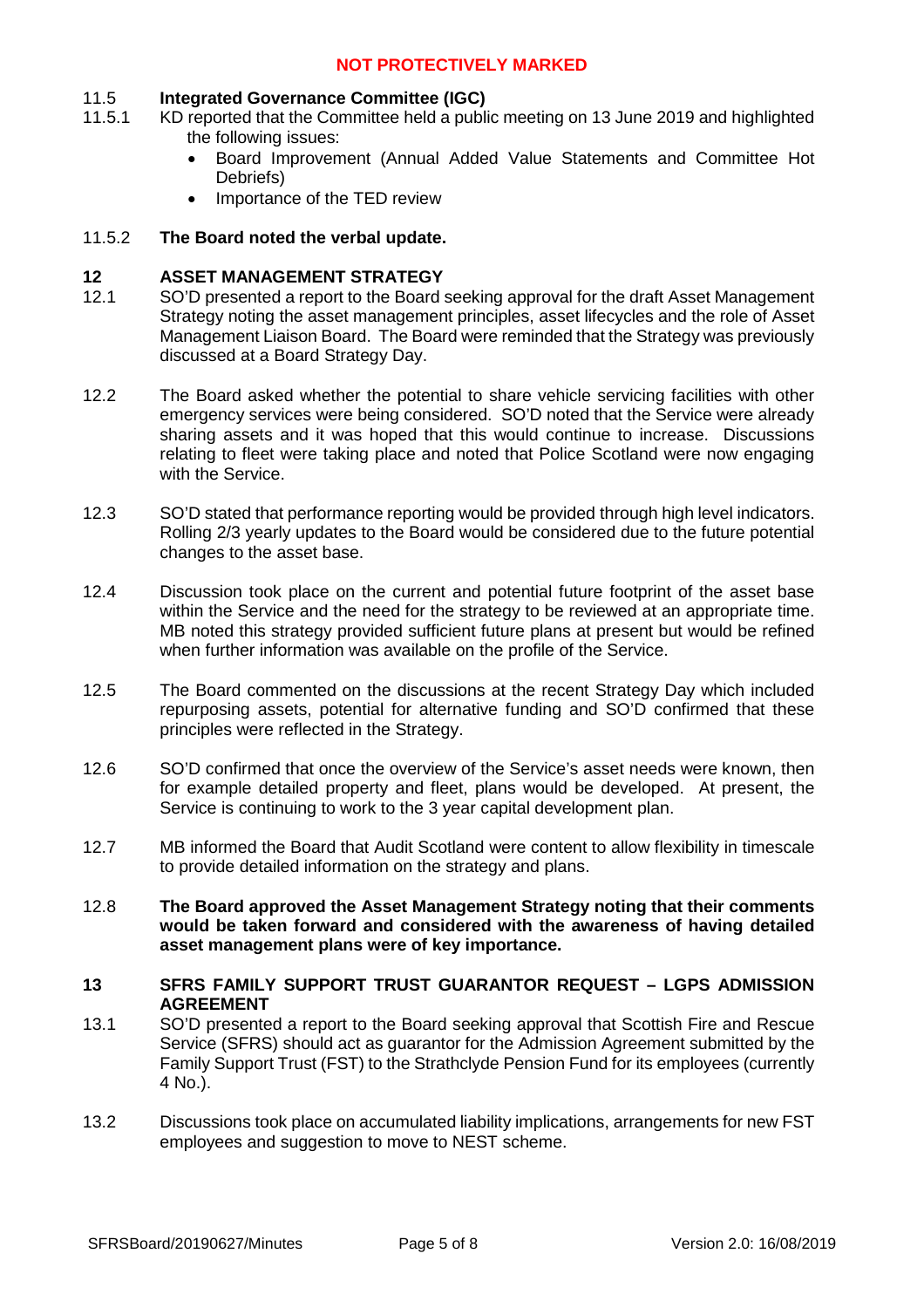13.3 SO'D agreed to seek assurance from FST as to whether they have taken legal advice on the liability of operating the current open pension scheme.

**ACTION: SO'D**

13.4 **The Board agreed to continue to act as guarantor to a closed scheme for existing employees and review once the FST have reviewed any future pension provision should they want to seek an open scheme.**

### **14 ACTION TO WRITE OFF OUTSTANDING DEBT**

- 14.1 SO'D presented a report to the Board seeking endorsement to write off debts raised by the Service since 1 April 2013 that remain outstanding, noting that this was the first instance of this occurring.
- 14.2 On behalf of the Audit and Risk Assurance Committee, BB recommended approval as the efforts/costs of pursuing these monies outweighed the benefits.
- 14.3 It was noted that an annual report on the review of debts would be submitted to the Audit and Risk Assurance Committee (March 2020) thereafter, if necessary, to the Board for approval.
- 14.4 The Board asked for consideration of the impact of financial debt on mental health/wellbeing of individuals to be borne in mind.

#### 14.5 **The Board approved the recommendation to write off debts raised by the Service since 1 April 2013.**

*The meeting broke at 1135 hrs and reconvened at 1150 hrs*

## **15 ARRANGEMENT FOR REVIEWING THE EFFECTIVENESS OF THE BOARD**

- 15.1 MMcA presented the Board with a report highlighting how arrangements have been reviewed to ensure their continued effectiveness and the process was detailed within the report. The continued improvement and effectiveness of the Board was noted.
- 15.2 The Board made the following comments:
	- Bulletpoint 14: it was highlighted that referring links with Scottish Government and Commissioner for Ethical Standards in Public Life in Scotland could also include that the Service had already been recognised as an example of good practice in governance and that existing governance processes are considered best practice in securing the benefits of board diversity.

### **ACTION: BST**

#### 15.3 **The Board approved the proposed arrangements for reviewing the effectiveness of the SFRS Board.**

# **16 RESOURCE BUDGET MONITORING – MAY 2019**

- 16.1 SO'D presented a report advising the Board of the resource budget position for the period ending 31 May 2019. SO'D outlined the analysis of the financial position and referred Members to Appendix A of the report, which identified the current resource position showing a forecast year-end overspend of £0.047million. Appendix B provided an explanation of the current significant variances relative to the budget.
- 16.2 In relation to virements, SO'D noted that following the budget setting process and forecasting process adjustments may be necessary and there was a requirement for a degree of flexibility to apply these virements to avoid seeking Board approval on a regular basis.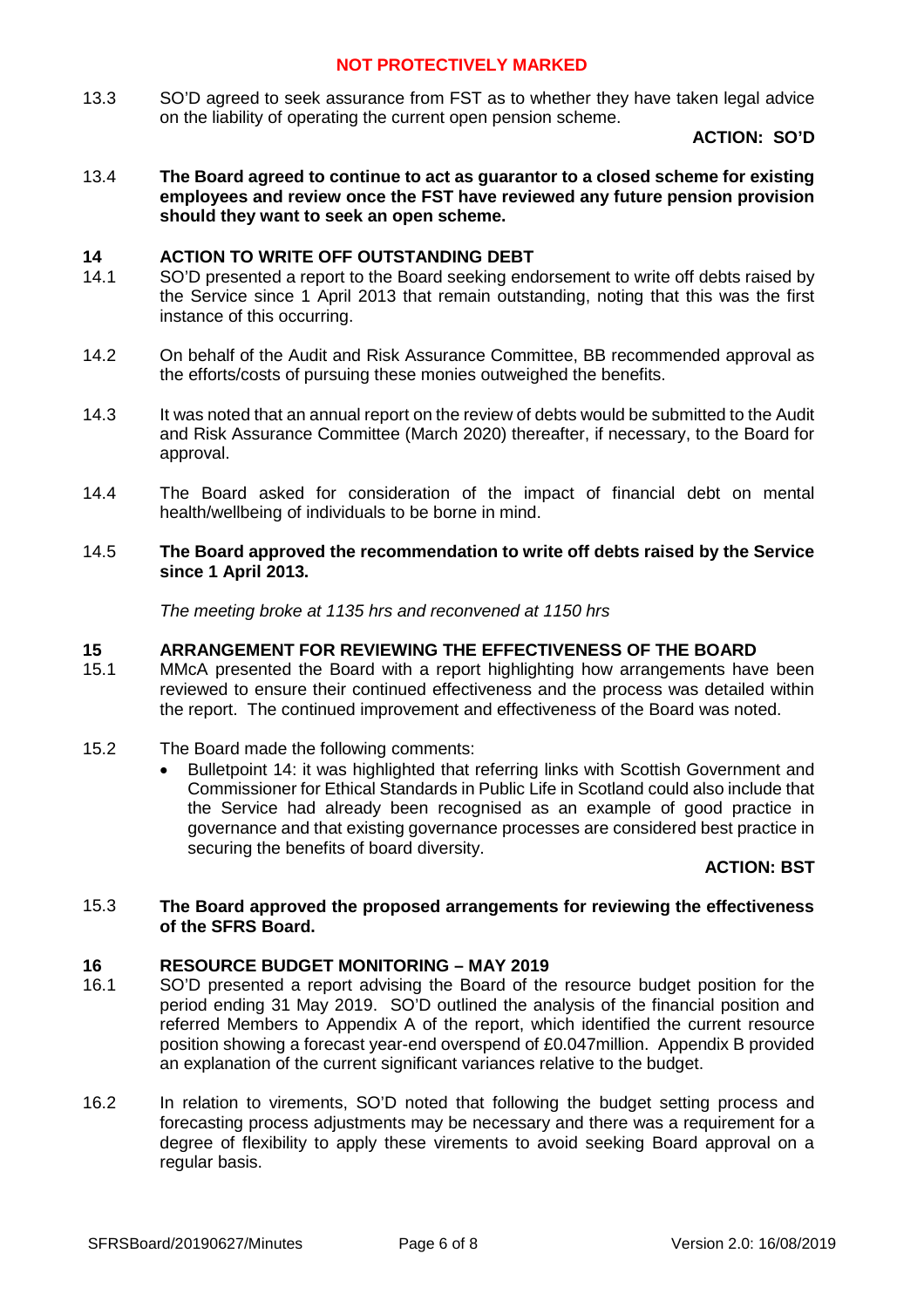- 16.3 In relation to the overspend of Control Firefighers costs, SO'D advised that this was due to proactively recruiting in advance of forecasted retirals and prior to the introduction of the new CCMS.
- 16.4 It was noted that the delay in implementation of harmonising RDS training nights had resulted in monies being reallocated to the project work budget. However, the RDS/VDS costs were currently showing an overspend. SO'D explained the current position and agreed that further discussions would be taken off table.

#### 16.5 **The Board noted the report.**

## **17 CAPITAL BUDGET MONITORING – MAY 2019**

- 17.1 SO'D presented a report advising the Board of actual and committed expenditure against the 2019/20 capital budget for the period ending 31 May 2019. It was anticipated that the full budget of £33.160 million would be spent by the end of the financial year, noting the potential requirement to reprofile expenditure once the situation with McDonald Road was formally approved. Several options were currently being explored including the potential procurement of vehicles and various minor works. Details would be provided in due course.
- 17.2 The Board requested an update on the West Asset Resource Centre. SO'D stated that this was being progressed as promptly as possible and noted future discussions with Police Scotland. It was proposed that options for suitable locations and/or existing premises would be identified and brought back to the Board for approval.
- 17.3 The Board asked for confirmation that the East Training Facility at Newbridge would be completed on targeted. SO'D reminded the Board of the original timescale for the 2 phase project. The combined single phase project was expected to be completed by the end of July 2019. Due to potential snagging issues, the next trainee course (September) would remain at Thornton to avoid any disruption.

#### 17.4 **The Board noted the report and that approval would be sought for any changes in relation to reprofiling expenditure and the West Asset Resource Centre.**

# **18 ANNUAL OPERATING PLAN 2018-19 QUARTER 4 PROGRESS REPORT**

- 18.1 MMcA presented a report to the Board providing the quarterly progress report of the Annual Operating Plan (AOP) 2018/19 covering the period to the end of March 2019. He highlighted that 9 actions were noted as complete, 36 actions were being carried forward to the extended AOP period and 2 actions have been highlighted as having a significant risk against delivery. Work had commenced on developing the next AOP and would be presented in October for formal approval.
- 18.2 The Board commented on the overall capacity within the Service to deliver against the plan. MMcA stated that a 3 year rolling AOP would ensure capacity issues are factored into the planning process.
- 18.3 The development of the new AOP would also include realistic and smart actions, identify interdependencies, benefits and prioritisation of actions.
- 18.4 The Board were reminded that operational activities such as Brexit, which are out with the control of the Service, have had an impact on fully delivering against the AOP.

#### 18.5 **The Board noted the quarterly report and progress made against the Annual Operating Plan 2018/19.**